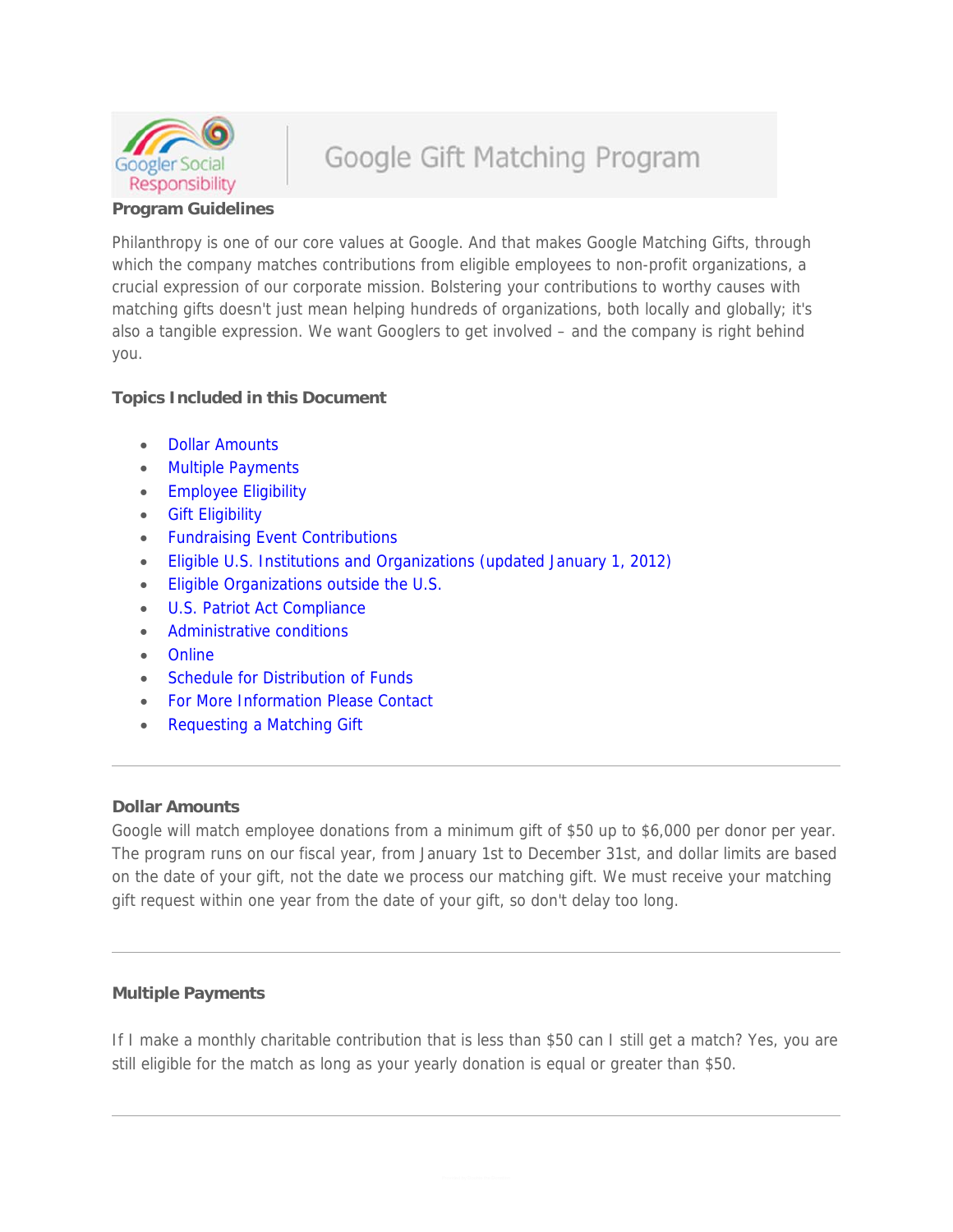#### **Employee Eligibility**

You're eligible for Google Matching Gifts if, on the date you apply for the gift match, you are either a permanent employee working at least 20 hours per week or a member of Google's Board of Directors. Donations that are made before you are a Google employee will not be matched as the gift needs to be made on the date you are either a permanent employee working at least 20 hours per week or a member of Google's Board of Directors.

Interns, temporary employees, agency temporaries, contractors or consultants, employees on longterm disability, or permanent part-time employees who work less than 20 hours per week aren't eligible for this program.

Gifts made by a Googler's family members (other than a spouse or domestic partner) aren't eligible for this program. Gifts made by the Googler's spouse/domestic partner are eligible. If the donation was made by or in your spouse/partner's name, please write it in the "purpose" field when making your gift so the organization can verify your gift.

## **Gift Eligibility**

Gifts must be charitable contributions from your personal funds that qualify as deductions on your federal tax return. If you, any member of your family, or any individual designated by you has received or will receive a benefit as a result of this contribution, Google will only match the taxdeductible portion of your gift. Contributions made with company funds or reimbursed to a participant from company funds aren't eligible for a matching gift. And if you want us to match a personal pledge, your pledge must be paid in full, and Google's matching gift isn't included as part of the pledge.

Your gift must be in the form of check, credit card or marketable securities with a quoted market value. Gifts of securities will be matched with cash. The value of the stock will be calculated using the price at the close of the market on the day of transfer of the security. We don't match any other forms of personal or real property, including in-kind gifts.

Gifts cannot include (take a deep breath): subscription fees for publications, membership fees, insurance premiums, tuition payments, books or student fees, contributions to individuals, fraternities, sororities or labor organizations, gifts for non-scholastic programs such as stadium construction, ticket purchases, benefits, payments where direct value is received, gifts of real or personal property (except marketable securities), bequests or life income trust arrangements, or cumulative gifts from several individuals reported as one contribution (except, as described below, in the case of event fundraising).

## **Fundraising Event Contributions**

You may request a Google matching gift for the funds you collect, individually, for a charitable event in which you are the active participant (walks, marathons, bike rides, etc.). Here are a few ground rules for such events: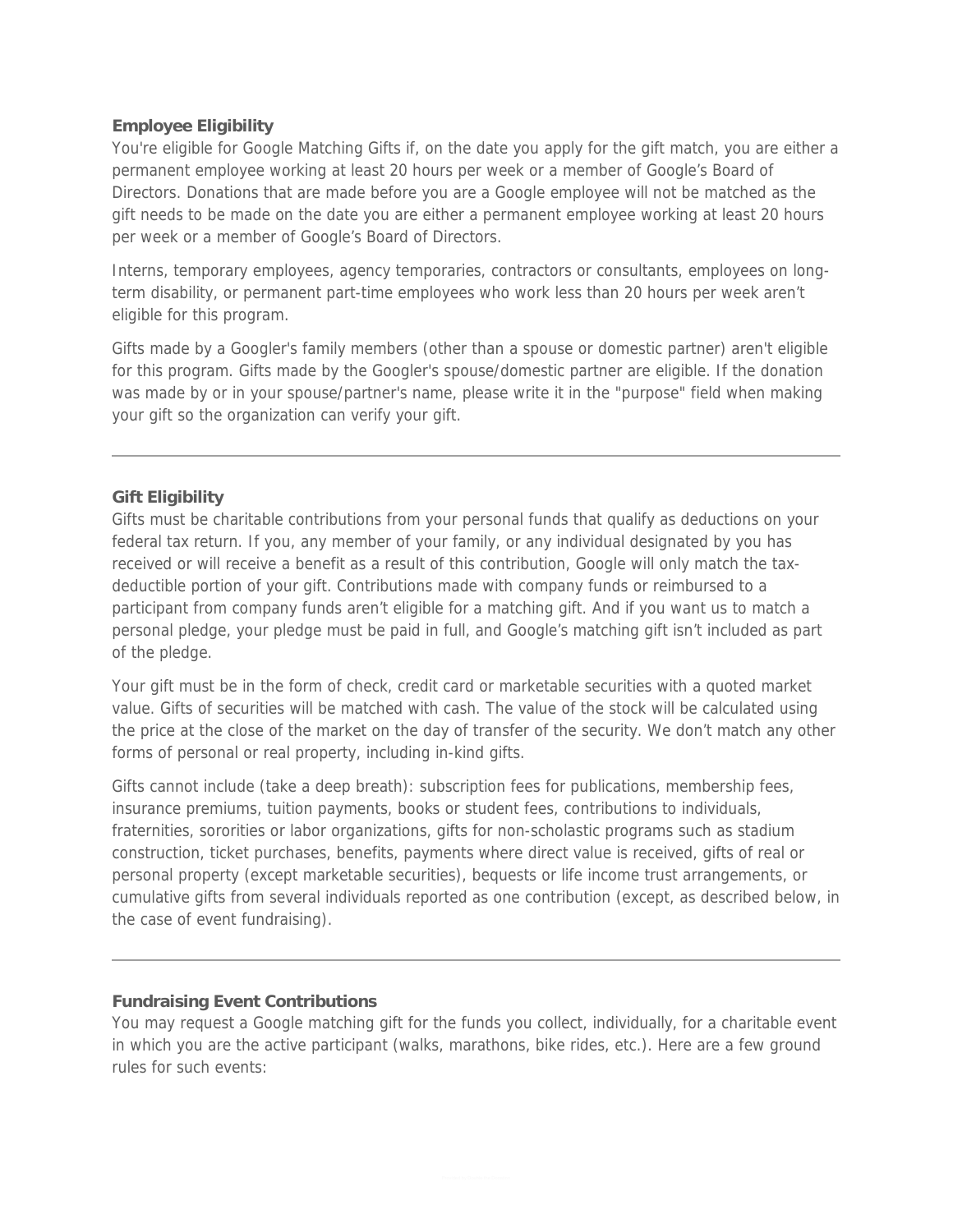- You can collect funds from other Googlers or any person wishing to assist you in your fundraising effort and submit the total dollar amount of the funds you raise for match.
- You must participate in the event in the same fiscal year that you request a matching gift
- The funds must be raised through your individual, personal effort
- Google's match of your funds will count towards your personal match limit of \$12,000 annually.

## **Eligible U.S. Institutions and Organizations (updated January 1, 2012)**

Any non-profit organization recognized as a tax-exempt public charity under Sections 501(c)(3) of the IRS code is eligible for a Google matching gift.

\*Private and public elementary and secondary schools are eligible

\*Colleges and universities are eligible with accreditation by a nationally recognized regional or professional association

\*Political parties, political organizations, and lobbying groups both inside and outside the US remain ineligible

Please note that all organizations must comply to the following in order to receive a matching gift:

- You confirm that your organization does not discriminate on any unlawful basis with regards to hiring or employment practices, including discrimination or harassment on the basis of race, color, religion, veteran status, national origin, ancestry, pregnancy status, sex, gender identity or expression, age marital status, mental or physical disability, mental condition, sexual orientation or any other characteristics protected by law, in the administration or provision of all programs and services.
- You certify that: (i) your organization may receive this donation under its own policy and applicable laws and regulations; (ii) this donation will not negatively impact Google's current or future ability to do business with my organization; and (iii) this donation will not be used to corruptly influence any government official to obtain or retain business or any improper advantage.

 You certify that gifts must be designated for service programs open to all persons regardless of religion, and may not be used primarily for religious instruction

All grants will be subject to the following language: Google reserves the right to grant or deny any organization's application or participation at any time, for any reason, and to supplement or amend these eligibility guidelines at any time. Selections are made at Google's sole discretion, and are not subject to external review.

## **Eligible Organizations outside the U.S.**

A third-party vendor does our due diligence on international organizations' eligibility for Google matching gifts. Your contribution to a given international organization is eligible for matching if the third-party vendor determines that the organization is the "equivalent" of a U.S. public charity or that your gift will be used for charitable purposes. International private foundations can also be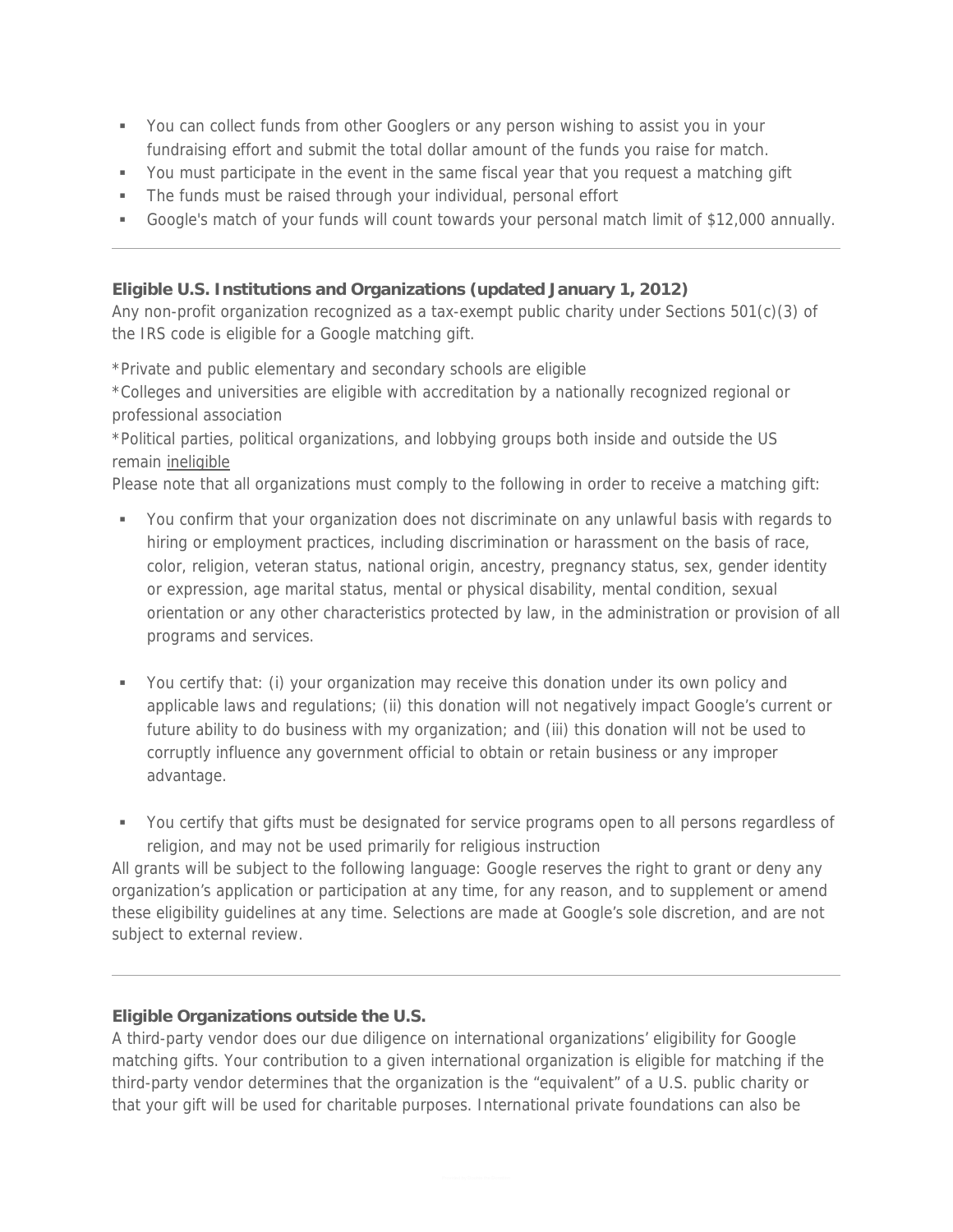eligible if your contribution will be used for a charitable purpose and helps the foundation meet its annual distribution requirement.

Please note that all 501(c)(3) / International Equivalent Organizations must agree to our nondiscrimination and anti-bribery clause, and agree that gifts to religious organizations must be designated for service programs open to all persons regardless of religion, and may not be used primarily for religious instruction. We will continue to exclude political parties, political organizations, and lobbying groups both inside and outside the US.

All grants will be subject to the following language: Google reserves the right to grant or deny an organization's application or participation at any time, for any reason, and to supplement or amend these eligibility guidelines at any time. Selections are made at Google's sole discretion, and are not subject to external review.

#### **U.S. Patriot Act Compliance**

U.S. companies must follow strict guidelines for processing contributions to foreign entities to ensure that these organizations do not in any way support terrorism. Google reserves the right to decline to match any gifts to organizations that do not meet these guidelines.

#### **Administrative conditions**

We must receive your gift-matching request within one year of the date of your payment by check, credit card or traded securities. The recipient must confirm your gifts in order to be matched by Google.

Google reserves the rights to interpret, apply, amend or revoke these guidelines at any time without prior notice, and to decide whether to match any given gift. The policies and procedures described here are not conditions of employment, nor are they intended to create or constitute a contract between Google and any one or all of our employees.

#### **Online**

You are eligible [to apply for Google's matching funds] if, on the date of your gift, you are a full-time employee.

#### **Schedule for Distribution of Funds**

We process gift-matching requests on a monthly basis, however payments might take a few months to be paid out due to payment process.